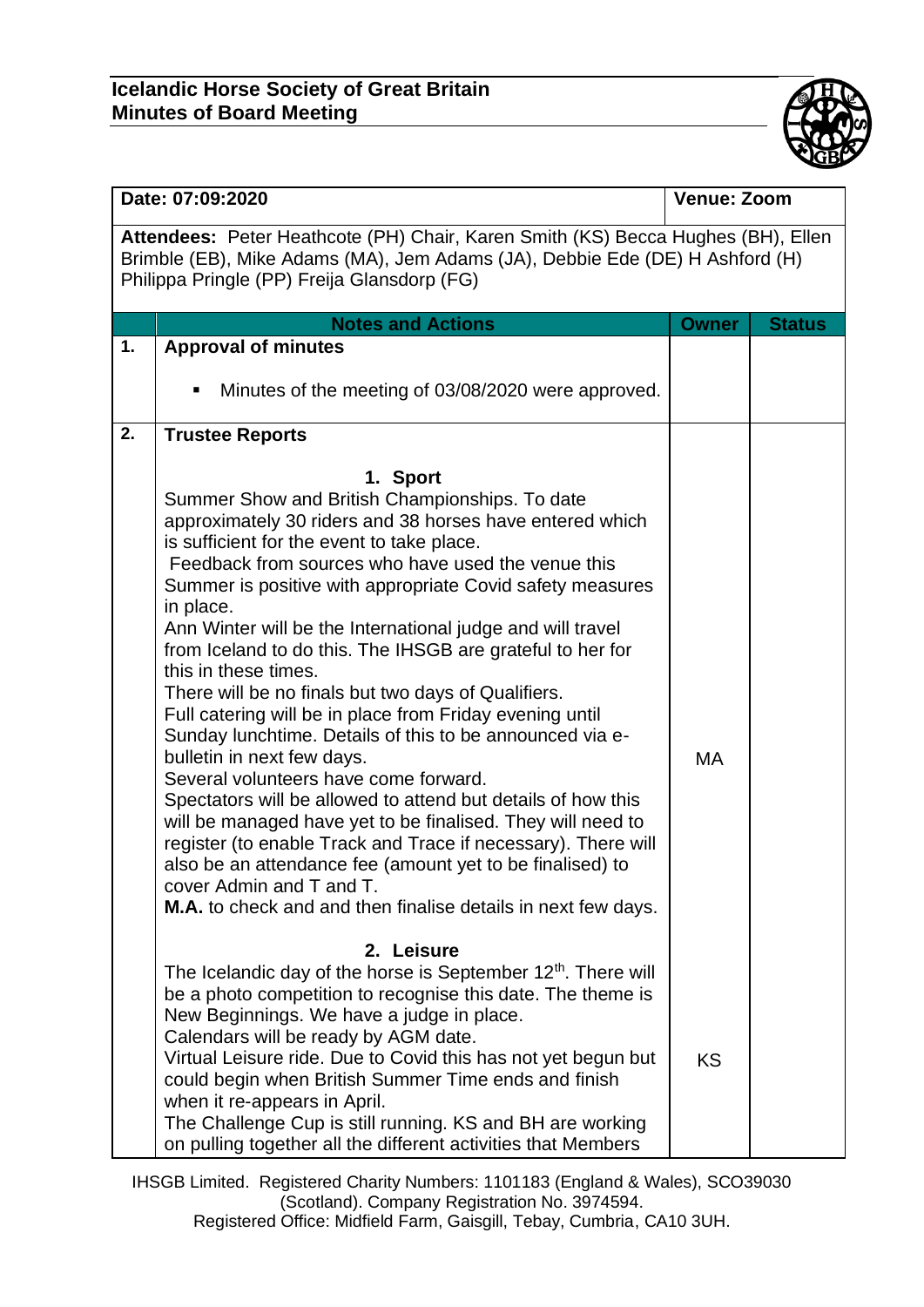

| undertake which could be eligible. Currently there is no<br>trophy for this. As there were a considerable number of<br>entries last year Trustees agreed a trophy could be<br>purchased as well as some t shirts.<br><b>KS/BH</b> to investigate.                                                                                                                                                                                                                                                                                                                      | <b>KS/BH</b> |  |
|------------------------------------------------------------------------------------------------------------------------------------------------------------------------------------------------------------------------------------------------------------------------------------------------------------------------------------------------------------------------------------------------------------------------------------------------------------------------------------------------------------------------------------------------------------------------|--------------|--|
| 3. Youth                                                                                                                                                                                                                                                                                                                                                                                                                                                                                                                                                               |              |  |
| BH keen to motivate and encourage younger members to<br>be more active and participate. She suggests a Youth<br>award and will provide more details in the future. Now have<br>a single membership from a young person, ie not part of a<br>family. This is welcomed as a step forward.                                                                                                                                                                                                                                                                                | <b>BH</b>    |  |
| 4. Education                                                                                                                                                                                                                                                                                                                                                                                                                                                                                                                                                           |              |  |
| JA has ordered badges for Youth Riders who take and pass<br>the Youth Levels. Currently have a Level 2 pass. Badges<br>have logos.                                                                                                                                                                                                                                                                                                                                                                                                                                     |              |  |
| Also considering writing a pamphlet/booklet which could be<br>sent to new members who are new to the Icelandic horse<br>world and may need some advice/information/help. All<br>Trustees to send thoughts as to what could be/should be<br>included to JA.                                                                                                                                                                                                                                                                                                             | <b>ALL</b>   |  |
| 5. Breeding                                                                                                                                                                                                                                                                                                                                                                                                                                                                                                                                                            |              |  |
| The Webinar is to go ahead probably at the end of October.<br>Two judges have agreed to hold it. EB currently writing a<br>draft outline for the breeding team. It's likely that participants<br>will make a short video of their foal/s. These will be<br>commented on by the judges but no 'marks' are given.<br>Further details will be available when dates have been<br>conformed.<br>EB emailed Trustees with insurance details/requirements. If<br>there any changes needed to the existing requirements<br>Trustees need to contact EB by the end of the week. | All          |  |
| 6. Stud book                                                                                                                                                                                                                                                                                                                                                                                                                                                                                                                                                           |              |  |
| Busy keeping abreast of new foal registrations. About to<br>send out 'foal reminders'.                                                                                                                                                                                                                                                                                                                                                                                                                                                                                 |              |  |
| 7. Finance<br>Final accounts have been completed and should be turned<br>around by the Accountants by the end of the month.<br>Some reports are still outstanding and should be forwarded<br>asap.                                                                                                                                                                                                                                                                                                                                                                     |              |  |
|                                                                                                                                                                                                                                                                                                                                                                                                                                                                                                                                                                        |              |  |

IHSGB Limited. Registered Charity Numbers: 1101183 (England & Wales), SCO39030 (Scotland). Company Registration No. 3974594. Registered Office: Midfield Farm, Gaisgill, Tebay, Cumbria, CA10 3UH.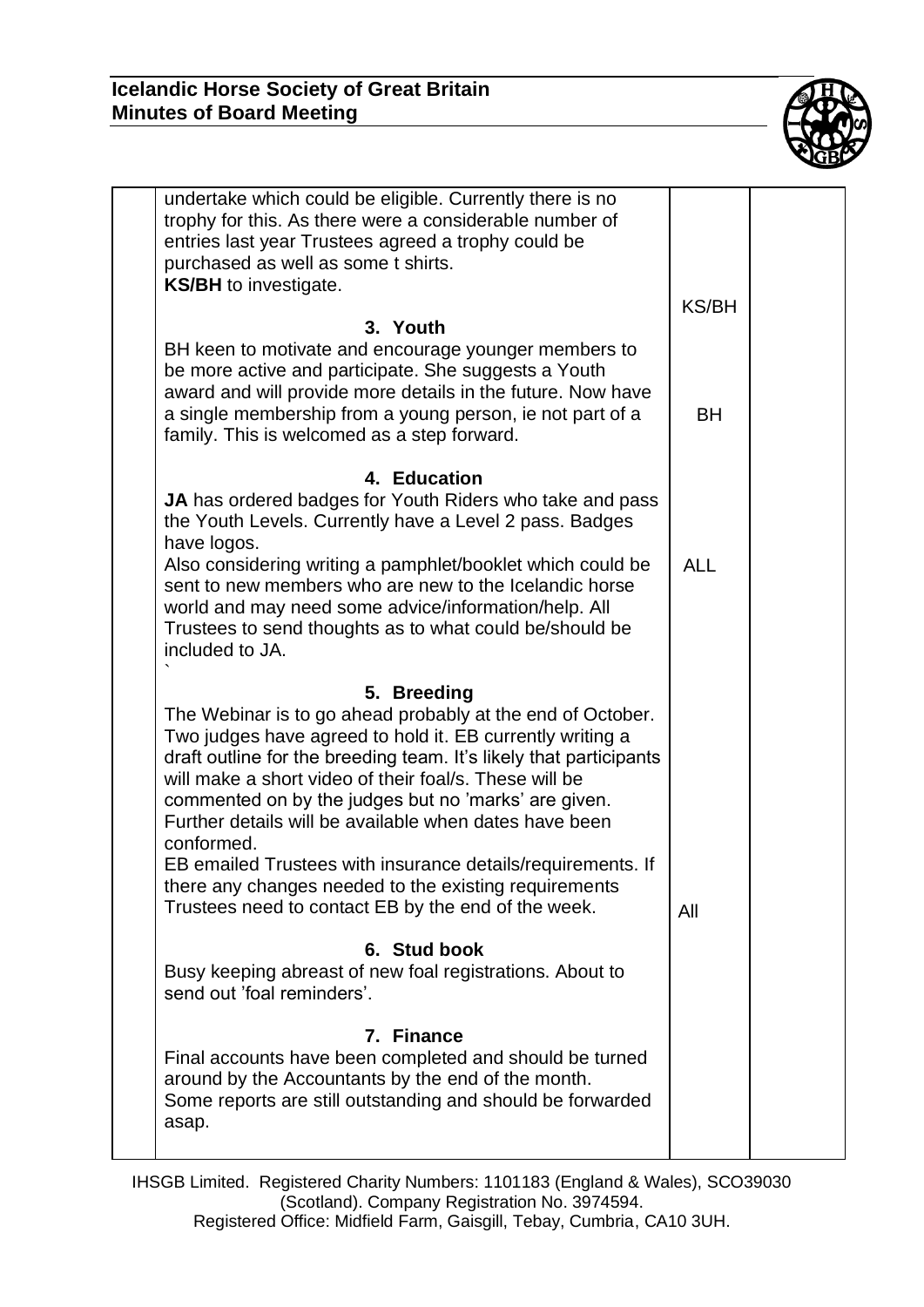

|    | 8. Membership<br>HA working with BH on a Youth letter which will differ from<br>the adult letter to be sent when new member joins.                                                                                                                                                                                                                                                                                                                                                                                                                                                                                                                                                                                                                                                                                                                                                                                                                                                                                                                                                                                         | All                    |
|----|----------------------------------------------------------------------------------------------------------------------------------------------------------------------------------------------------------------------------------------------------------------------------------------------------------------------------------------------------------------------------------------------------------------------------------------------------------------------------------------------------------------------------------------------------------------------------------------------------------------------------------------------------------------------------------------------------------------------------------------------------------------------------------------------------------------------------------------------------------------------------------------------------------------------------------------------------------------------------------------------------------------------------------------------------------------------------------------------------------------------------|------------------------|
|    | 9. Chair                                                                                                                                                                                                                                                                                                                                                                                                                                                                                                                                                                                                                                                                                                                                                                                                                                                                                                                                                                                                                                                                                                                   | <b>HA</b>              |
|    | <b>AGM.</b> After some discussion it was agreed<br>unanimously that it would not be practical or sensible<br>to hold a 'live' AGM (due to C19) and therefore it will<br>become a virtual Zoom AGM. The President of FEIF<br>will be invited virtually. Making the decision now<br>gives a proper preparation time. Current<br>arrangements will need to be cancelled. PH to action.<br><b>The F2F</b> on 24/10 will also be virtual<br>٠<br><b>Corporate Governance.</b> It was agreed that each<br>$\bullet$<br>Trustee will take responsibility for their own areas.<br>There is a wealth of information on line.<br>Judge Training. 6 candidates passed the exams for<br>$\bullet$<br>phases 1 and 2. Phase 3 will take place at the British<br>Championships. No appeals were lodged.<br>Web-site Trustees do not feel that is as good as it<br>$\bullet$<br>could be. It can be quite difficult to navigate and<br>some of the colours make reading parts of it difficult.<br>Especially from phones. JA knows of a professional<br>and will ask him to look at it and suggest<br>improvements. She will report back. | <b>PH</b><br><b>JA</b> |
| 4. | Date of next meeting: 05/10/2020 Zoom. 7pm.                                                                                                                                                                                                                                                                                                                                                                                                                                                                                                                                                                                                                                                                                                                                                                                                                                                                                                                                                                                                                                                                                |                        |
|    |                                                                                                                                                                                                                                                                                                                                                                                                                                                                                                                                                                                                                                                                                                                                                                                                                                                                                                                                                                                                                                                                                                                            |                        |

IHSGB Limited. Registered Charity Numbers: 1101183 (England & Wales), SCO39030 (Scotland). Company Registration No. 3974594. Registered Office: Midfield Farm, Gaisgill, Tebay, Cumbria, CA10 3UH.